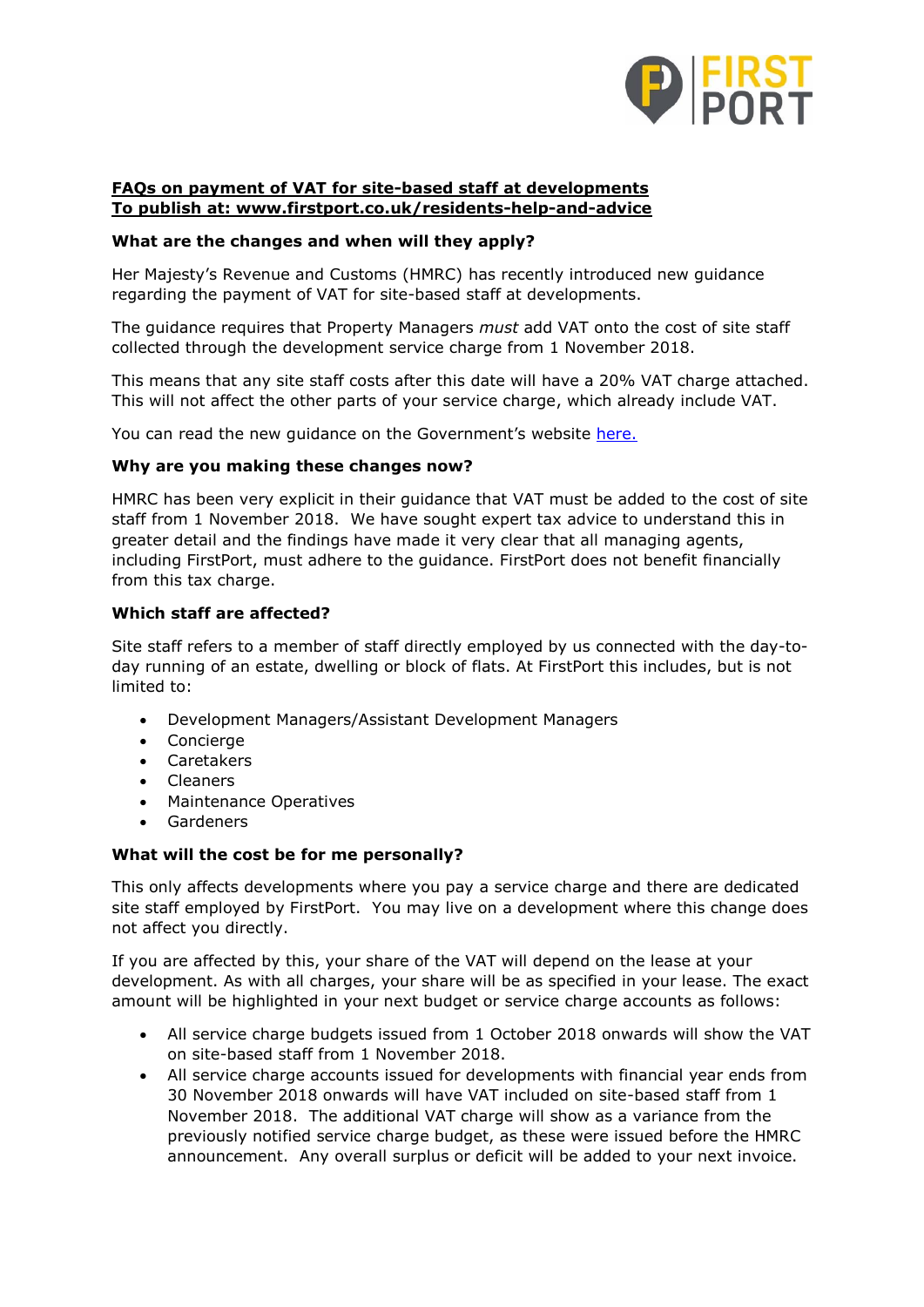

## **When will I have to pay?**

The VAT will be applied from 1 November 2018 and will be added to your next service charge invoice, and clearly marked. It will be part of the total service charge amount, payable in the normal way.

## **What does the payment I currently incur for site staff cover?**

Individuals and teams working at your site ensure the smooth day-to-day running of your development. For example, Development Managers keep on top of any maintenance and local issues, concierge staff welcome visitors to your development and look after deliveries, and cleaners make sure that communal areas are looking the best they can be. The number of staff required on-site is based on the size and complexity of the development.

### **Will you make any profit out of this additional charge?**

This is not an additional charge made by FirstPort. It is a tax charge applied by HMRC that FirstPort collects and pays directly to HMRC. FirstPort does not benefit from this charge.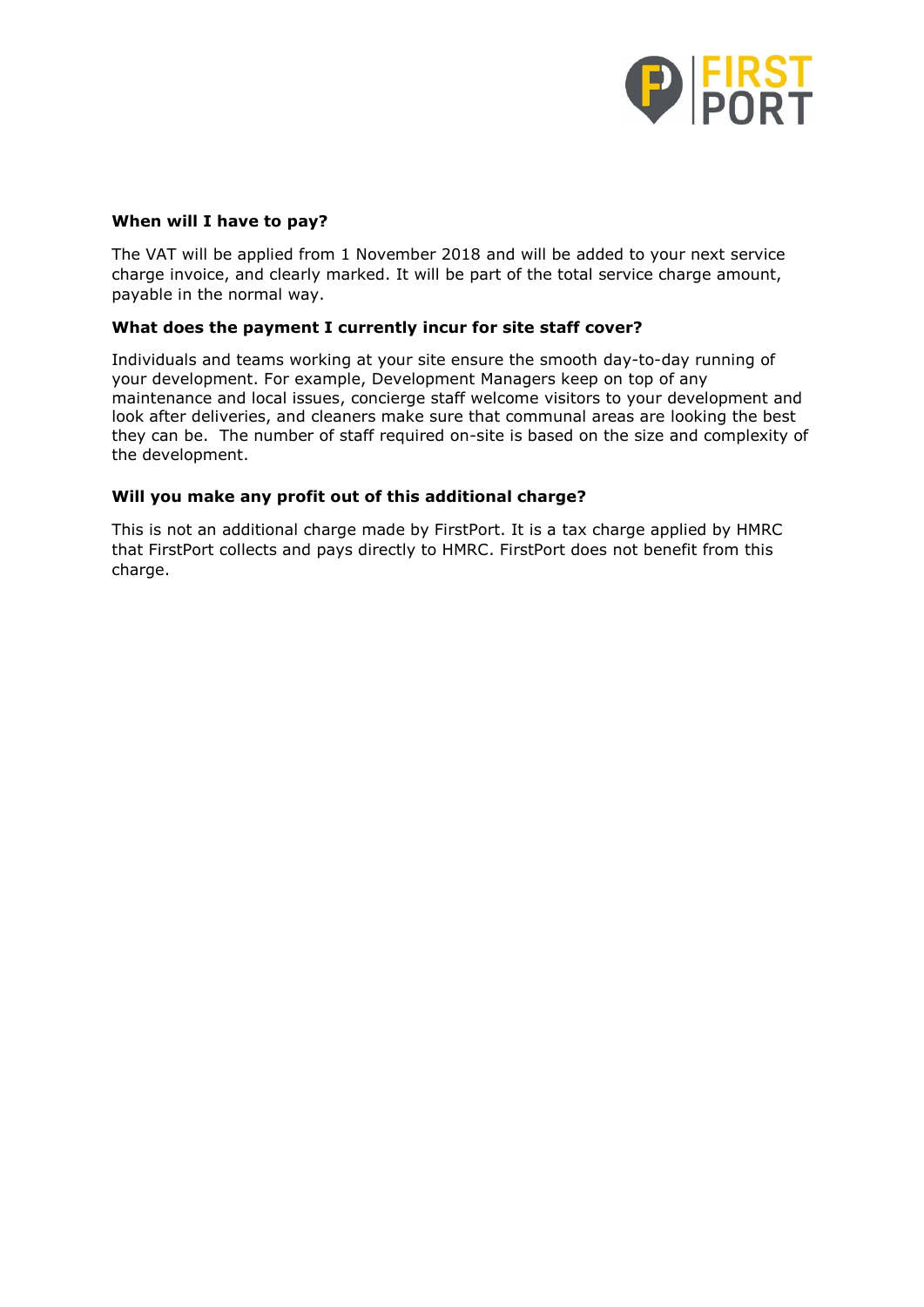

## **For reactive use only**

## **The below questions will** *not* **be published on our website, and will only be used to answer specific questions we may be asked.**

#### **Should you have been paying VAT on site staff previously?**

The new guidance states that Property Managers must pay VAT on site staff from 1 November 2018. We have not been requested to pay this VAT prior to this time. There are no retrospective charges to pay.

## **The guidance on the HMRC website references errors made in the application of ESC 3.18 – is that what happened with FirstPort?**

To date, FirstPort, in common with most in the sector, has taken the view that HMRC's Extra Statutory Concessions meant that VAT did not apply to on-site staff, but HMRC has now sought to clarify the rules. The expert tax advice we have taken on this matter makes it very clear that all managing agents, including FirstPort, must adhere to the guidance.

### **Why does FirstPort not pay these costs?**'

Staff are employed to work exclusively for residents at the development, and like any other VAT cost added to services, this is a tax applied as part of the overall service charge payment.

### **What happens if I am struggling to pay the extra amount?**

We appreciate that most additional costs are unwelcome, however, this is a mandatory change that we have no choice but to make. We wanted to let you know about this ahead of your next invoice so that you have time to prepare. If you have serious concerns about being to pay this additional amount, please contact our customer services team [here.](https://www.firstport.co.uk/contact-details)

### **I have concerns about the effectiveness of my Development Manager, so why should I pay more for them?**

We're sorry to hear that you are not satisfied with the performance of your Development Manager, and we'd urge you to share your concerns with your Area Manager or Regional Manager so that we can review this and, where appropriate, take action.

However, to be clear, this is not an additional payment to your Development Manager. Individual staff will not get an increase to their salary because of this and FirstPort as a company will not profit from this charge. The VAT costs will go directly to HMRC.

#### **How many developments are affected?**

This affects all our developments that employ dedicated site staff. Staff that are employed by a third party (i.e. cleaners/gardeners) who then invoice for the work undertaken already include VAT.

#### **Why haven't you told me about this earlier?**

As soon as the guidance was issued in September, we took expert advice on how this applies to our staff as we wanted absolute clarity before we confirmed details of the